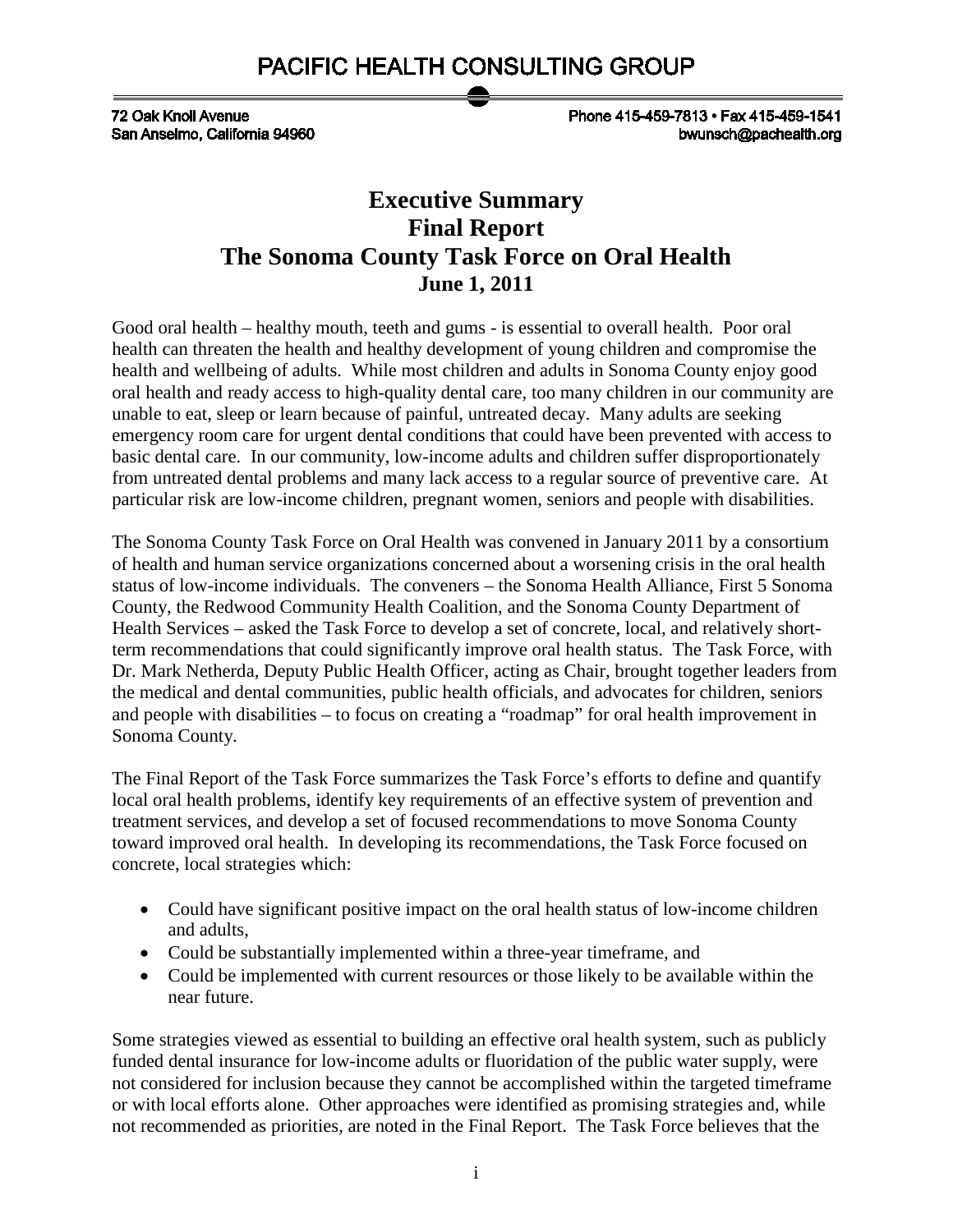resulting recommendations outline a set of local initiatives that together have the potential to improve our health care system and the health and wellbeing of thousands of people in Sonoma County.

#### **Task Force Recommendations**

**Recommendation: Mobilize public-private partnerships to expand access to care in Santa Rosa and other high-need communities by adding new clinical capacity and expanding the cost-effective use of existing community-based facilities (community health centers, Women, Infant, Children (WIC) nutrition programs, private dental offices, Santa Rosa Junior College Dental Hygiene Clinic, mobile dental clinics).** 

*What this means: Creating a sustainable dental care safety net in Sonoma County is possible through leveraging of existing assets and resources and the formation of new, project-based partnerships.*

**Recommendation: Adopt and implement practice changes, including education for primary care providers and staff, to strengthen oral health assessment, education and preventive care in primary care visits and fully integrate dental professionals within the medical home model.** 

*What this means: Training physicians to include a focus on oral health as part of routine physicals and well-child visits will help to educate patients about oral health and promote the early detection and treatment of dental problems.* 

**Recommendation: Develop and integrate a comprehensive oral health promotion program, to include prevention, assessment, treatment, referral and case management, into the Comprehensive Perinatal Services Program (CPSP) for pregnant women at all CPSP service delivery sites.** 

*What this means: Incorporating a strong oral health focus in pre-natal care visits will help to reduce dental disease among pregnant women and help babies get off to a good start.* 

**Recommendation: Expand the use of Registered Dental Hygienists in Alternative Practice (RDHAP) and other appropriate, trained personnel to deliver cost effective oral health education, assessment and preventive services in primary care, school, and community settings.** 

*What this means: Using more cost-effective personnel to deliver certain basic prevention services, which have traditionally been provided by dentists, will expand the local oral health workforce and make these services more cost-effective and accessible.* 

**Recommendation: Develop and implement an ongoing oral health surveillance program, within the Sonoma County Department of Health Services, to collect, analyze and report data on oral health status, access to prevention and care, and system capacity and identify strategies to promote oral health throughout the community, with emphasis on high-risk populations.** 

*What this means: Collecting, sharing and analyzing accurate and timely information on oral health problems will help our community to identify and to respond to emerging needs and plan for a more effective system of oral health care.* 

#### **Next Steps**

The Task Force completed its work on May 13, 2011. With release of the Final Report, the Task Force is poised to begin the work of implementation. Member organizations of the Task Force will now turn their attention to moving forward on the initiatives they have envisioned and advancing their goals of expanding access to prevention and care, creating a more effective oral health system and improving the oral health of vulnerable populations. Key Task Force leaders have stepped forward to act as champions for each of the five recommendations and will begin immediately to inform, engage and mobilize key partners throughout the community. The conveners have agreed to reconvene the Task Force in December 2011 to assess progress on the recommendations, identify the need for additional resources or support and chart a course for continued success.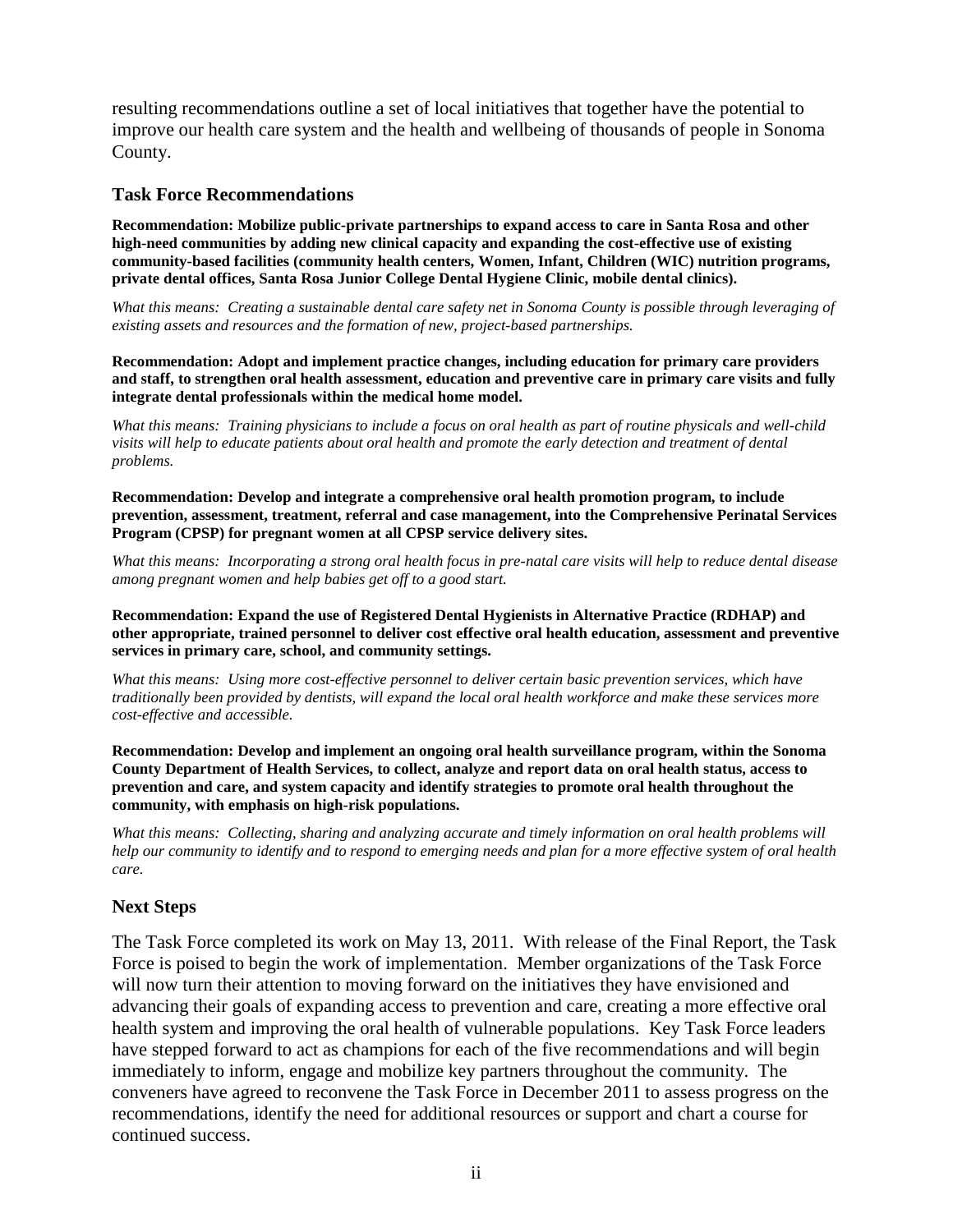72 Oak Knoll Avenue San Anselmo, California 94960 Phone 415-459-7813 · Fax 415-459-1541 bwunsch@pachealth.org

# **Final Report The Sonoma County Task Force on Oral Health June 1, 2011**

### **Why Oral Health Matters**

Good oral health – healthy mouth, teeth and gums - is essential to overall health. Poor oral health can threaten the health and healthy development of young children and compromise the health and wellbeing of adults. It can have devastating effects on the social functioning, selfesteem, productivity and overall quality of life of young and old alike. A growing body of research indicates that poor oral health is directly linked to a number of major health conditions including cancer, diabetes and heart disease/stroke. Untreated dental problems during pregnancy can contribute to poor birth outcomes and neonatal mortality.

Although tooth decay is largely preventable, it is the most prevalent chronic disease of childhood – five times more common than asthma. In a recent assessment, 52% of Sonoma County thirdgraders had a history of decay, exceeding the state average and falling far short of the Healthy People 20[1](#page-15-0)0 goal of under  $45\%$ .<sup>1</sup> Untreated tooth decay also affects more than a quarter (28%) of adults aged 35-44 and 18% of those aged 65 or older.[2](#page-15-1) The economic and productivity costs of poor oral health are also significant. According to a report from the California Health Care Foundation, there were more than 83,000 visits to California hospital emergency departments in 2007 for preventable dental conditions – with an average visit and hospitalization billing at over \$5,000.<sup>[3](#page-15-2)</sup> In 2007, approximately 6% of all California adults between the ages of 21 and 65 missed work and 7% of children missed school due to a dental problem (excluding time for cleaning or routine check-ups).<sup>[4](#page-15-3)</sup>

The positive news is that good oral health is within reach if we can make it a community priority. Safe and effective disease prevention measures exist that everyone can adopt such as daily oral hygiene (brushing and flossing) along with modifying risk behaviors such as tobacco use and excessive alcohol use. Public water fluoridation, the application of fluoride varnishes, and dental sealants have all proven to be effective in preventing dental caries (cavities) and new medicines and technologies are advancing prevention and treatment for other conditions. Yet, in Sonoma County, too many children are unable to eat, sleep or learn because of painful, untreated decay. Many adults are seeking emergency room care for urgent oral health conditions that could have been prevented with access to basic dental care. There is much we must do if our goal is to ensure that everyone – regardless of age, income, ethnicity or life circumstance – can enjoy good oral health.

### **A Disproportionate Burden**

While most children and adults living in Sonoma County do enjoy good oral health and ready access to high-quality dental care, a significant number do not. Low-income adults and children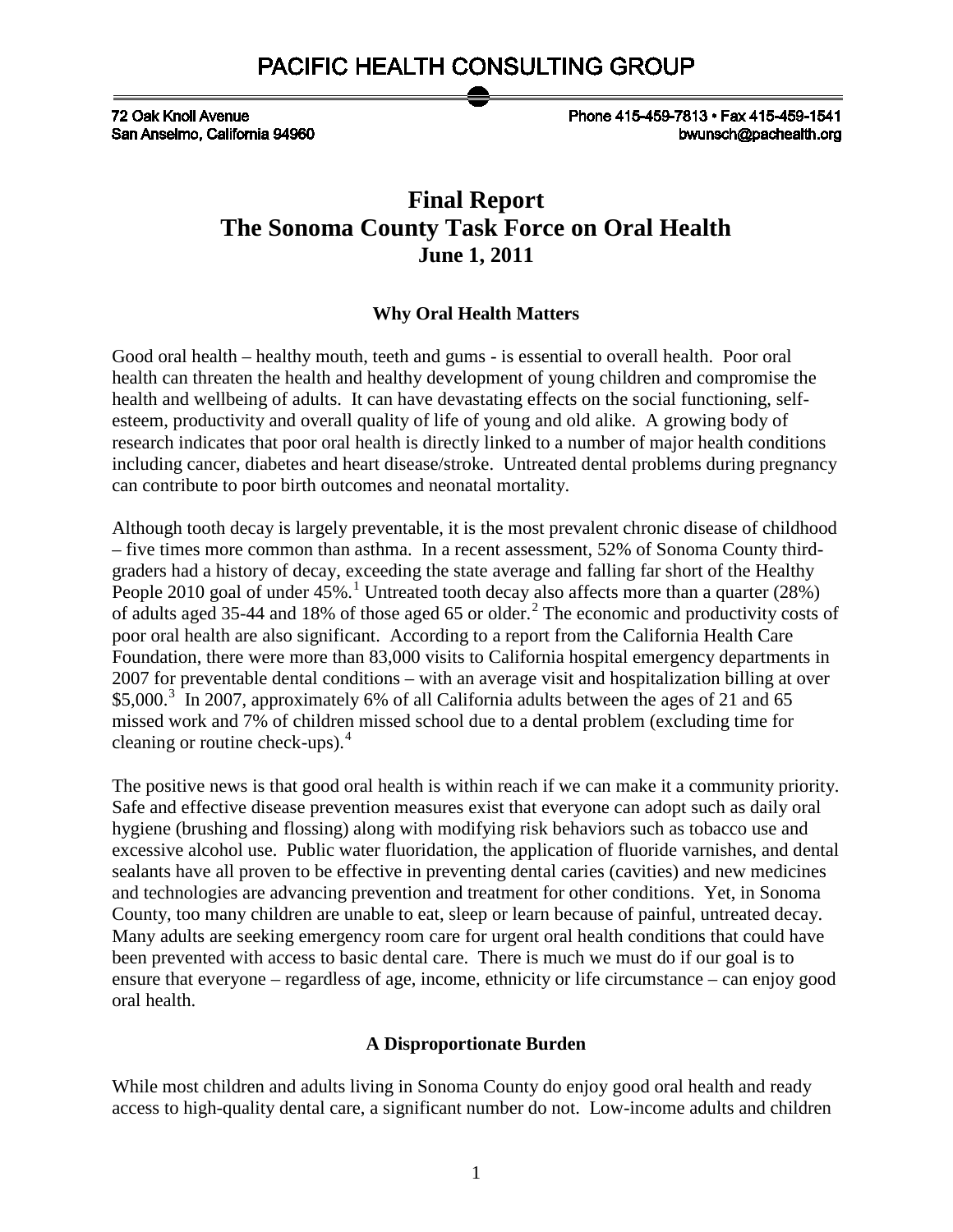suffer disproportionately from painful untreated dental problems and many lack access to a regular source of preventive care. At particular risk are low-income children, pregnant women, seniors and people with disabilities. Although only limited data on oral health status of Sonoma County low-income residents are available, findings from both state and local sources highlight a staggering burden of suffering and a growing oral health divide between rich and poor.

- The 2009 Sonoma County Smile survey found that low-income kindergarteners and third-graders had more than twice the level of untreated decay as more affluent children (21% versus 9%) and that 7% of them were assessed to need "urgent dental care."
- In 2010, over 838 low-income Sonoma County children received hospital dentistry services at the PDI Surgery Center, to treat caries that were either so numerous or so severe that they could not be treated without general anesthesia.
- Well over half of publicly insured adults in Californian report "fair or poor" oral health."<sup>[5](#page-15-4)</sup>
- It is estimated that nearly a quarter of California's low-income 65-74 year olds have severe periodontal disease and more than 30% have lost all their teeth.<sup>[6](#page-15-5)</sup>

A complex combination of factors contributes to the disproportionate burden of poor oral health experienced by low-income populations. Most striking are the barriers to care imposed by poverty and ethnicity. In California, Hispanic children are three times more likely to be poor than white children. In Sonoma County where Latinos are the fastest growing demographic group, Hispanic children experience more untreated tooth decay and more urgent need for dental care than any other group. These children, as well as Hispanic adults, are far less likely than their more affluent peers to have dental insurance, access to a regular source of ongoing preventive dental care or access to timely treatment for dental problems. Similarly, seniors with the poorest oral health are also those who are economically disadvantaged, lack insurance, and are members of racial and ethnic minorities.

- Being disabled, homebound, or institutionalized also increases the risk of poor oral health.<sup>[7](#page-15-6)</sup>
- While dental care during pregnancy can help prevent transmission of dental disease from mother to newborn, 79% of California women on Medi-Cal did not receive any dental care during pregnancy.<sup>[8](#page-15-7)</sup>
- An estimated half of all Californians with a significant disability cannot find a source for appropriate and necessary dental care.<sup>[9](#page-15-8)</sup>

Lack of dental insurance is a major barrier for many low-income children and adults. Nationally, for every adult 19 years or older without medical insurance, there are three without dental insurance. While some of Sonoma County's families have access to dental coverage for their children through Denti-Cal (the Medi-Cal dental program) or Healthy Families, many others do not, based on immigration status and or family income. Even with coverage, families often have difficulty finding a dentist who will accept public coverage due on its low reimbursement rates. Many elderly individuals lose their dental insurance when they retire and Medicare does not reimburse for routine dental care. Medicaid covers dental care for the low-income and disabled elderly in some states but in California, with the suspension of adult Denti-Cal in 2010, lowincome adults have little access to routine preventive care. Instead, they are seeking treatment, when dental problems have become unbearable, at local hospitals. Unfortunately, while federal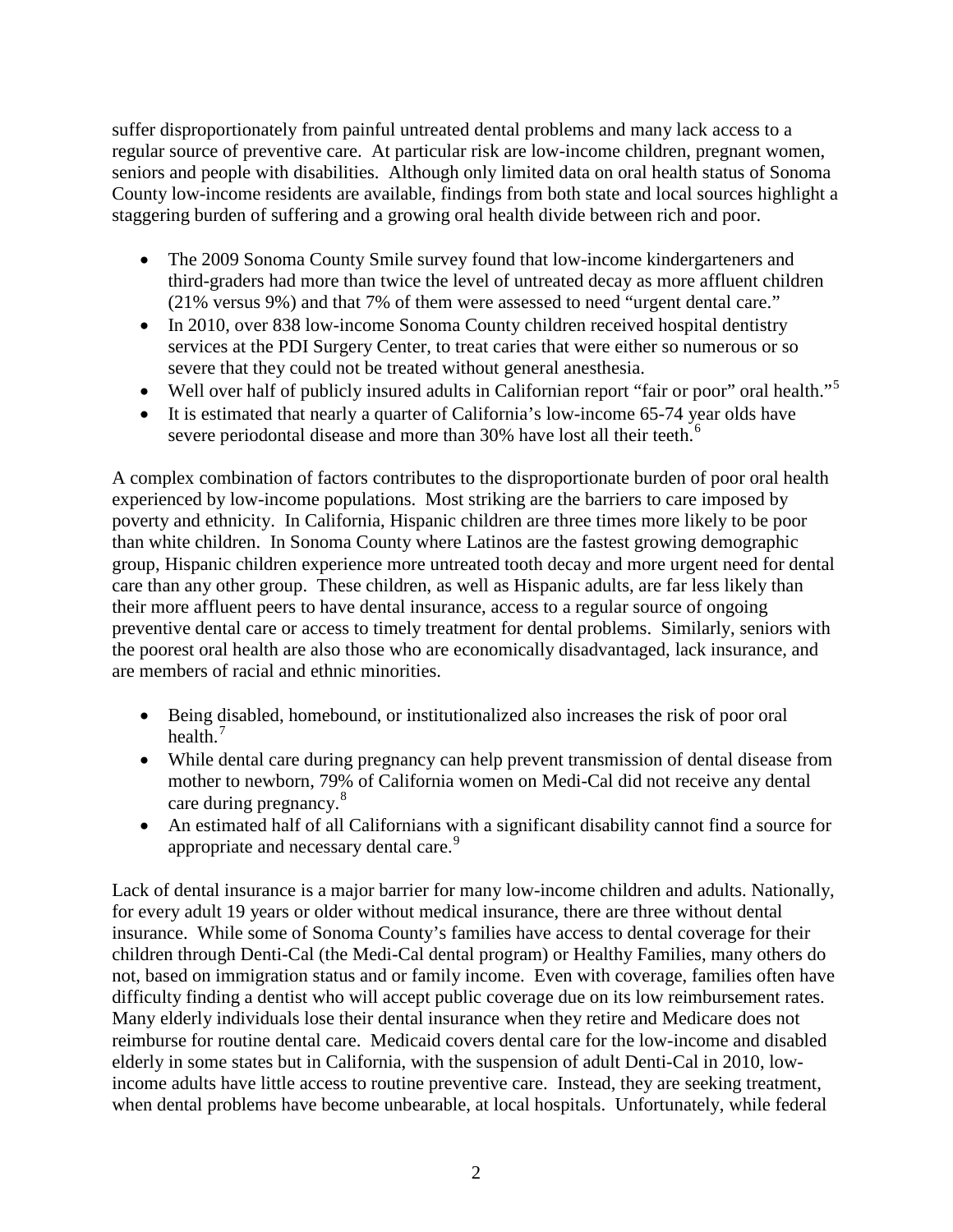Health Care Reform will ultimately expand access to health insurance for an estimated 45 thousand low-income people in Sonoma County, its provisions do not significantly expand access to dental coverage.

#### **Sonoma County Task Force on Oral Health**

In the fall of 2010, concerned about this oral health crisis, a consortium of leading local health organizations joined forces to develop the Sonoma County Task Force on Oral Health. These organizations – the Sonoma Health Alliance, the Redwood Community Health Coalition, First 5 Sonoma and the Sonoma County Department of Health Services – believed that already significant oral health problems were worsening for low-income populations and that without a new, community-wide effort to address them, these problems and their negative health, social and economic impacts would continue to grow.

The conveners had been working for several years, along with other leading organizations, to bring attention to the issue of dental health and to promote enhanced prevention, education, and access to care for both children and adults. While significant progress had been made, the conveners recognized that deteriorating economic conditions, reduced availability of affordable dental insurance, growing workforce deficits, inadequate clinical capacity and other factors had pushed Sonoma County's fragile oral health "system" to the breaking point. The conveners believed that a broadened consensus on a limited set of focused local initiatives could catalyze new partnerships and mobilize critical resources to address this important issue.

The Sonoma County Task Force on Oral Health was convened in January 2011, bringing together 25 leaders from the local medical and dental communities, public health officials, and advocates for children, seniors and people with disabilities – to focus on creating a strategic roadmap for oral health improvement. Dr. Mark Netherda, Deputy Public Health Officer, served as Task Force Chair with the convening organizations acting as a Steering Committee. The Task Force's charter was to develop a set of specific, local, near-term recommendations to improve the oral health status of low-income children and adults in Sonoma County. To accomplish this mission, the Task Force held a series of meetings from January through May 2011 during which members worked together to define and quantify local oral health problems, identify key requirements of an effective system of prevention and treatment services, and develop a set of focused recommendations to move Sonoma County toward improved oral health.

#### **Sonoma County's Oral Health System**

The Task Force recognized at the onset that moving toward a more effective oral health system would ultimately benefit all Sonoma County residents, including those living in poverty. The Task Force began its work, therefore, by envisioning an "ideal" system of oral health services and supports and identifying the essential characteristics of that system. That envisioned system would offer: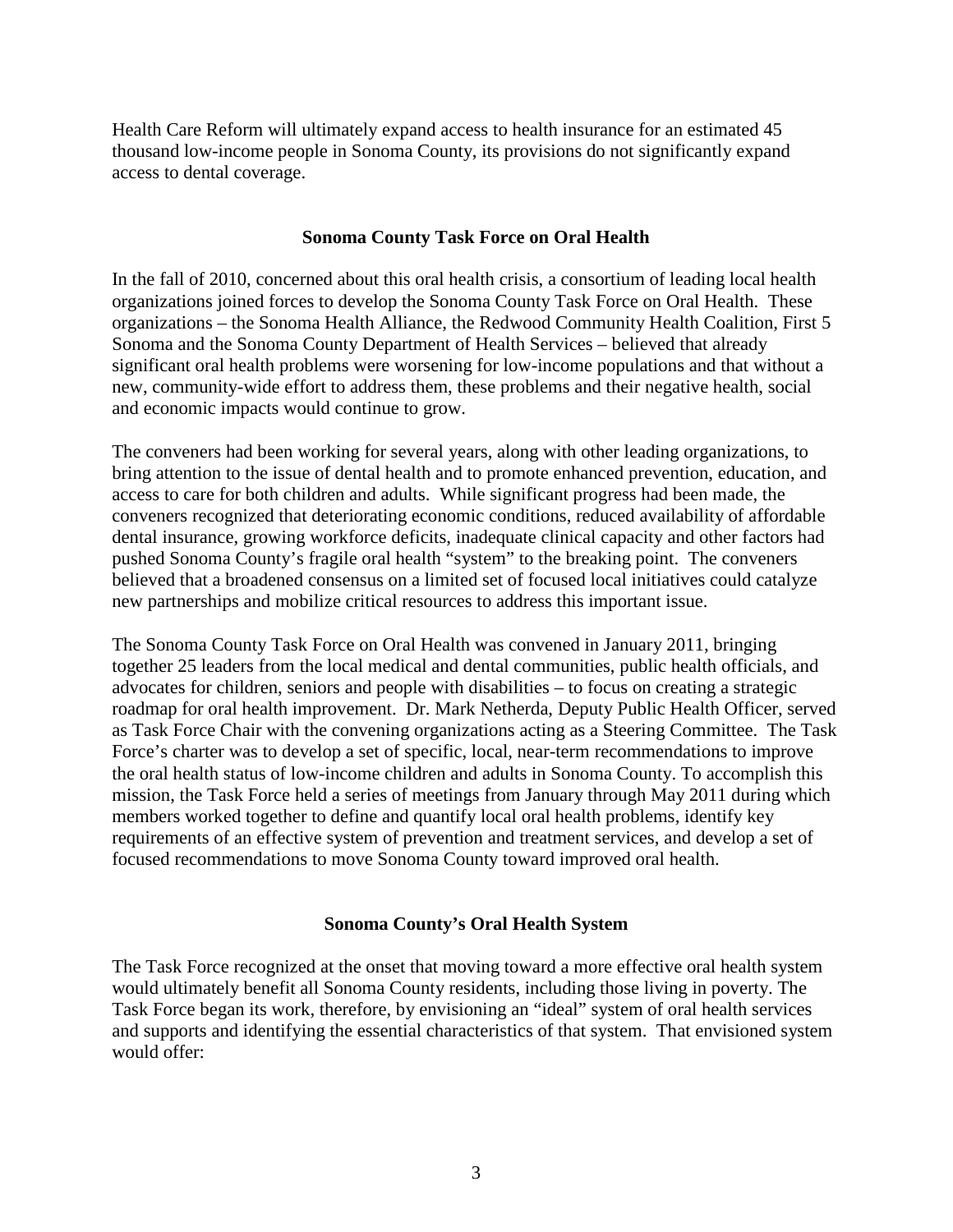## **VISION of an ORAL HEALTH SYSTEM OF CARE**

- A comprehensive continuum of affordable oral health education, assessment, prevention, treatment and restorative services;
- A delivery system with adequate capacity and a workforce trained to meet current and future needs;
- Geographically accessible services at convenient-to-reach locations;
- Age-appropriate and culturally competent services designed to meet the unique needs of children, pregnant women, adults, seniors and people with disabilities;
- Oral health services fully integrated within the larger health care system and linked to relevant community supports.

And the system would insure that:

- The public is informed about the importance of oral health and is educated on guidelines for dental hygiene and prevention, and
- Community leaders are committed to improving oral health status.

The Task force also identified expanded access to affordable dental insurance and increased reimbursement rates for prevention, assessment and treatment services as critical to improving oral health overall, but recognized that neither goal could be achieved through solely local efforts in the absence of major changes by private insurers and public policy makers at the state and federal levels.

With the ideal system as a reference point, the Task Force then identified the most *significant gaps or deficiencies* in the current system and used the following findings to shape its strategic approach to oral health improvement.

**Most low-income adults and many children have little or no access to affordable oral health prevention and treatment.** As noted, financial barriers – cost and lack of dental insurance – have severely limited access to prevention and treatment for most low-income people. Children and pregnant women with Denti-Cal fare better in obtaining care than low-income adults. However, California's Medi-Cal reimbursement rates for dental providers are among the lowest in the nation and significantly below fees charged by most private dentists. As a result, few private practice dentists accept patients with Denti-Cal. The "dental care safety net," if it can be said to exist, is made up of St Joseph Health System's Dental Clinic, and five federallysupported community health centers (Alexander Valley Regional Medical Center in Cloverdale, Alliance Medical Center in Healdsburg, Petaluma Health Center, West County Health Centers, and the Sonoma Indian Health Project). In 2009, these clinics together provided over 43,000 dental visits to low-income patients and while this number is large, it is dwarfed by the need. Though the larger community has an adequate number of dentists and aligns well with statewide averages – in 2009, one for every 1,247 individuals - the number of dentists, hygienists and other dental caregivers accessible to the low-income uninsured falls far short. According to a 2010 report from the Statewide Office of Health Planning and Development, the safety net providers in Sonoma County employed 15 dentists to serve a low-income patient population of 109,000 - a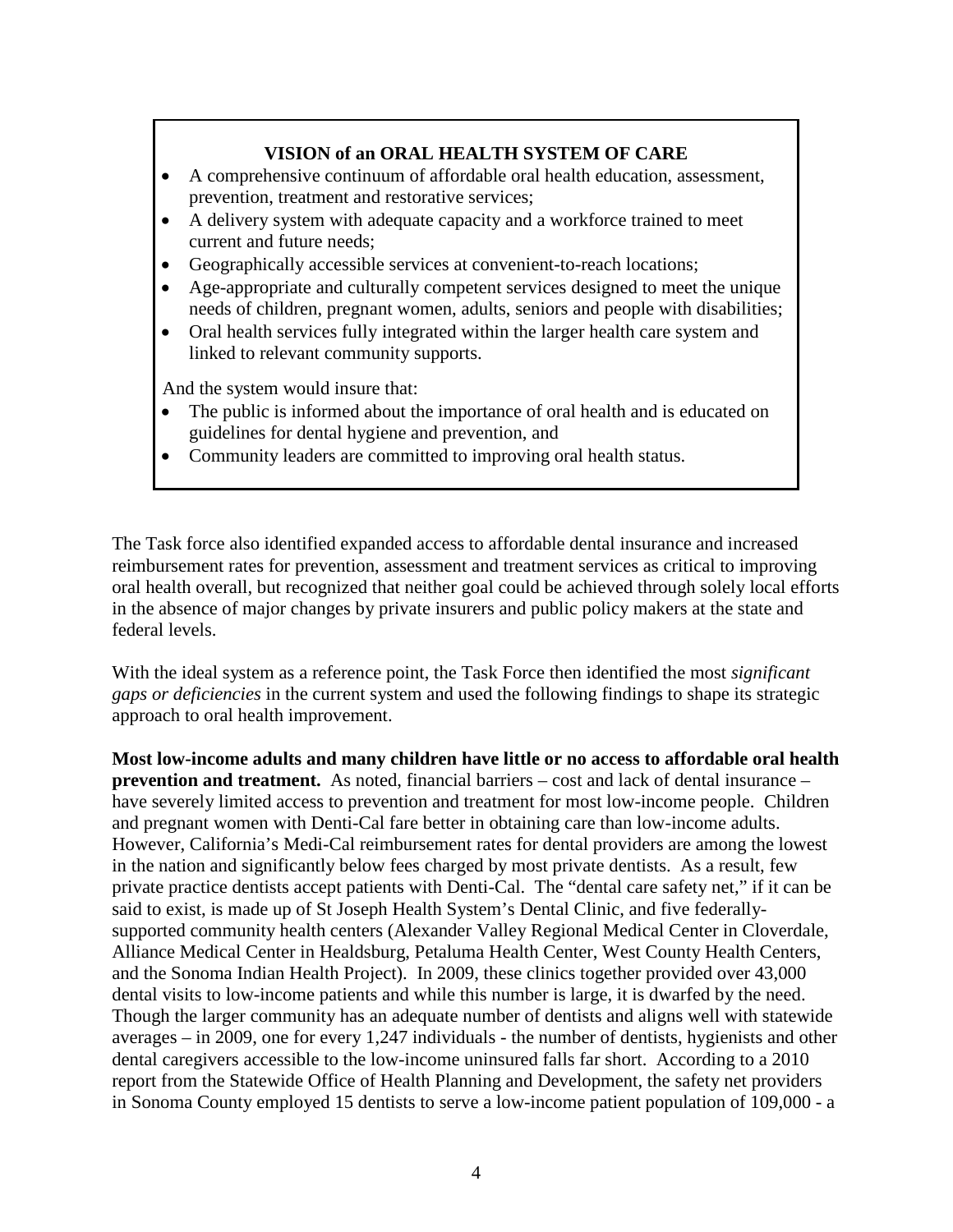ratio of one to 7,266 currently enrolled patients. Community health center directors confirm that existing clinics lack the clinical and staff capacity to meet the needs of individuals seeking care in their immediate areas. Other communities have no oral health care resources at all to offer to underserved populations. While need exceeds capacity throughout the county, it is greatest in areas with larger poverty populations.

**Oral health care is not integrated within the larger health care system.** Traditional medical education does not prepare physicians to take an active role in promoting good oral health. The medical and dental care communities function as separate spheres within the larger health care delivery system despite a long-standing recognition of the vital role oral health plays in overall health. In health care policy-making and resource allocation, dental care is not seen as a priority. This is not a local problem. In California, this lack of recognition is reflected in the fact that, while a significant percentage of low-income people have some type of health care insurance, far fewer have dental coverage. National health care reform leaves access to dental care largely unaddressed. Most oral health problems are preventable with education, regular assessment and timely referral to appropriate treatment – tasks which, both legally and practically, need not be performed by a dentist or in a dentist's office. In fact, with proper training, these important preventive and early intervention measures can be effectively performed by primary care providers, who are often the single point of contact with the healthcare system for low-income people. Because of their orientation toward prevention and wellness, primary providers (including pediatricians) and their staffs are uniquely positioned to act as oral health champions to assess for and prevent oral health problems and act as key resources for community-wide oral health promotion. Both the Surgeon General and the American Academy of Pediatrics have consistently recommended greater attention to oral health in primary care and pediatric practices yet these changes are occurring too slowly. Efforts must be made to better integrate oral health promotion within the local medical care system through education, training and changes in practice protocols. Linkages between physicians and dentists must be strengthened, enhancing opportunities to coordinate and improve care across disciplines.

#### **The local oral health workforce lacks capacity to meet both current and future needs.**

Sonoma County's oral health workforce is currently inadequate in number and in preparation to meet the needs of low-income children, adults, senior and people with disabilities. While the supply of dentists accessible for insured patients is currently adequate for the population, there is a severe shortage of dentists willing to accept Medi-Cal or Healthy Families-eligible children and uninsured low-income adults. Very few pediatric dentists accept Medi-Cal. The oral health workforce lacks diversity, creating barriers of language and culture. Geographic access is limited with too few dentists located in the county's more rural areas. Options for regular dental care for institutionalized frail elderly and people with disabilities, both at increased risk for dental problems, are limited based on a lack of dentists who have the expertise necessary to treat them or are willing to provide care outside office settings. Despite a long-standing recommendation from the American Academy of Pediatrics for a first dental visit by age 1, few private dentists in Sonoma County will see young children under age 5, based on their lack of comfort treating babies and toddlers in their practices. Federally funded community health centers, the backbone of the local oral health safety net, have difficulty in recruiting dentists when forced to compete with private practice salary schedules.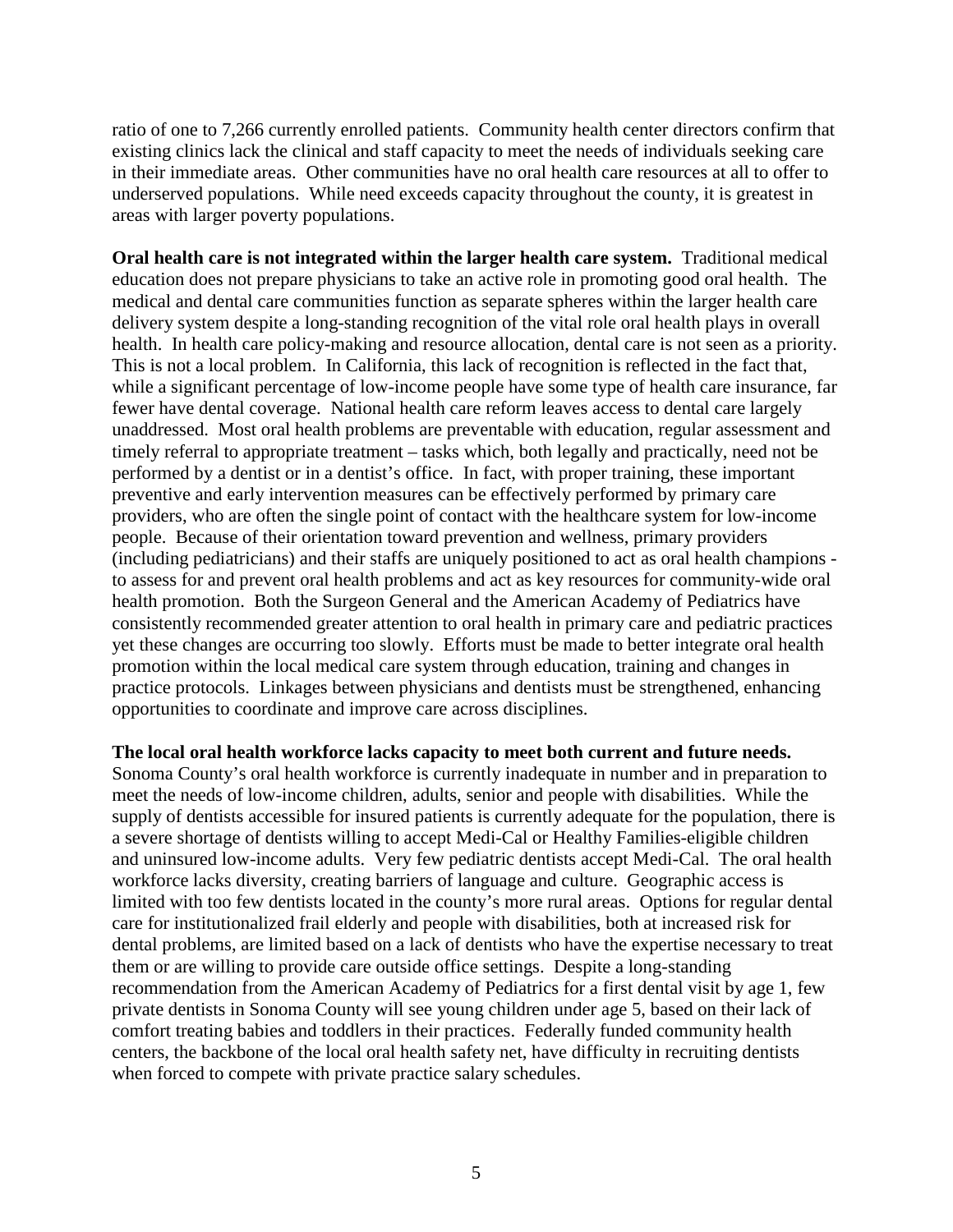**The community lacks awareness of oral health problems. Oral health promotion efforts are fragmented.** Most oral health problems are preventable with a healthy diet, good oral hygiene and regular check-ups. Yet, despite their preventable nature, too many people are suffering from debilitating dental conditions because they lack basic information about diet, hygiene and available treatment resources. Health care leaders have been slow to sound the alarm on oral health problems. Despite their efforts, advocates have had difficulty capturing the attention of community leaders and the media. The general public is under-educated about dental health and the burden that oral health problems place on individuals, families and the community at large. While a growing number of organizations are working to improve oral health, local prevention efforts are not well coordinated. Many key stakeholders – dentists and physicians, schools, early childhood educators, senior and disability service providers, to name a few – must be more effectively engaged if these efforts are to be successful. Data on oral health are vital to mobilizing these stakeholders, yet very little local data is routinely collected. There is currently no ongoing effort to assess oral health status in Sonoma County, identify specific risks and deficits, support collaborative planning and track progress over time.

**Sonoma County has a wealth of assets upon which to build a stronger, more effective system of prevention and care.** Despite these deficits, the community has a wealth of assets upon which to build a more effective system. Many groups and organizations, with passion and expertise, are currently working to address oral health problems in schools, in clinics, and across the community. The community is fortunate to have forward-thinking and active medical and dental communities and active public health leadership. The Junior College is a training center of excellence in dental hygiene. Voluntary and non-profit organizations are playing a large and effective role in expanding access to dental care for the uninsured and developing new models for prevention. A robust system of federally funded community health centers is working to strengthen the health care safety net for low-income people. And, the community-at-large brings a history of local problem solving, collaboration and cooperation to the challenge of improving oral health.

# **Priorities for Action: Task Force Recommendations**

The Task Force recommendations are a direct and strategic response to the mix of assets and deficits identified in the current oral health system. In addressing these deficits, the Task Force members believe that systems-based approaches will yield the highest returns in terms of both impact and sustainable change. They recognize that achieving an ideal system would require long-term and significant change at many levels – local, state and federal – but they also believe that there is opportunity to develop local, near-term, strategic priorities that can make our system more effective and improve local conditions. They also believe, given the many competing priorities for current resources and the low likelihood of obtaining new resources for major initiatives, that it is important to focus on a limited number of strategic priorities.

Through research on promising practices and local assets, the Task Force developed a preliminary slate of strategies which could have significant positive impact; could be substantially implemented within a three-year timeframe; and could be implemented with current resources or those likely to be available within the near future. Some key strategies viewed by Task Force members as essential to building an effective oral health system, such as publicly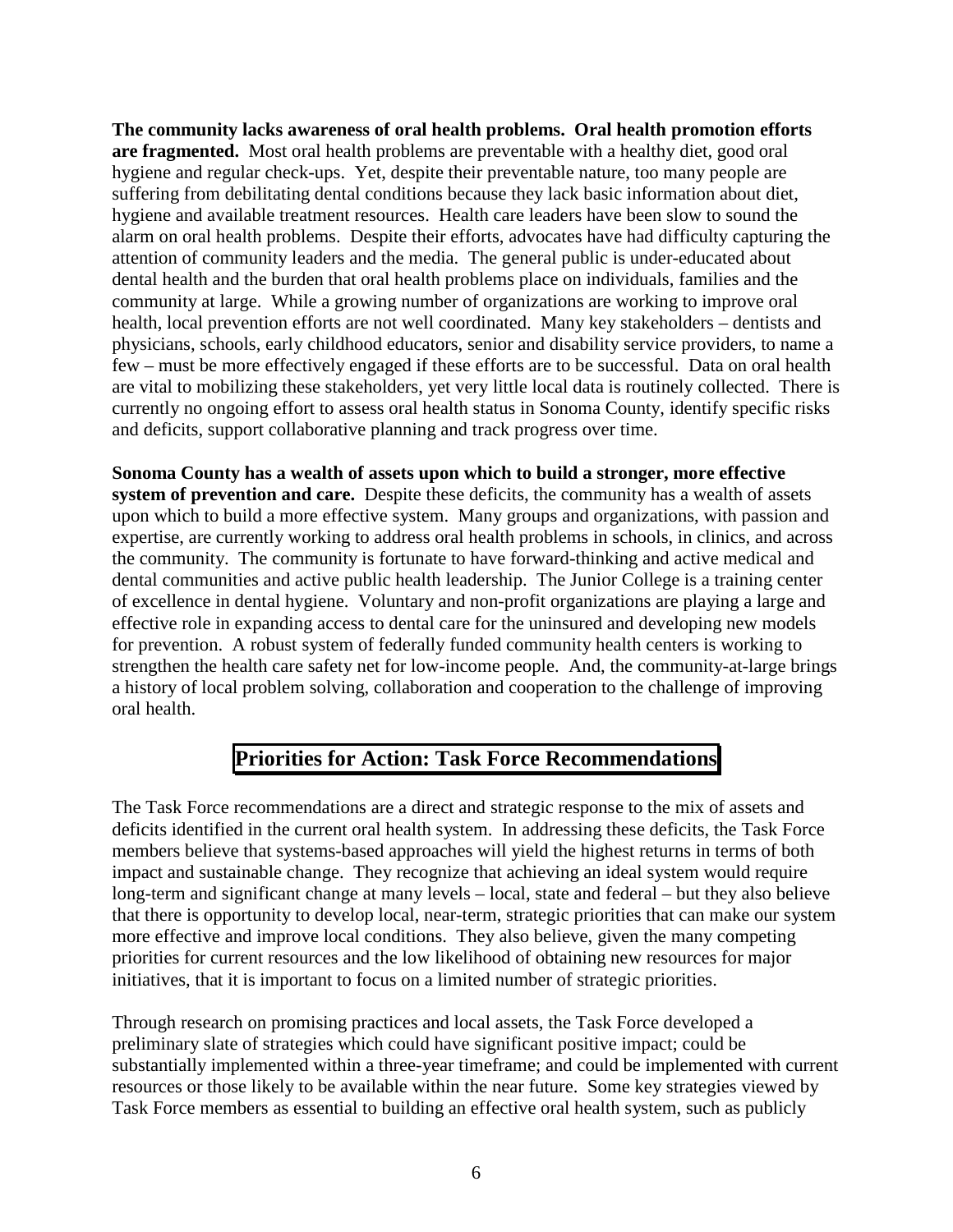funded dental insurance for low-income adults or fluoridation of the public water supply, were not considered for inclusion in the slate because they could not be accomplished within the targeted timeframe or with local efforts alone.

In May 2011, the Task Force achieved consensus on five recommendations. For each recommendation, key implementation steps were identified. And, while Task Force members were recruited for a time-limited process solely to develop the recommendations, many of them have stepped forward with a pledge to provide leadership during the initial implementation phase. Their ongoing commitment to the goal of improved oral health will be an invaluable asset as this process moves forward.

**Recommendation: Mobilize public-private partnerships to expand access to care in Santa Rosa and other high-need communities by adding new clinical capacity and/or expanding the cost-effective use of existing community-based facilities (community health centers, Women, Infant, Children (WIC) nutrition programs, private dental offices, Santa Rosa Junior College Dental Hygiene Clinic, mobile dental clinics).**

Expanded access to prevention and treatment services for low-income children and adults is critical. However, given the magnitude of need and current resource environment, achieving this goal will not be easy nor will there be a "silver bullet" solution. Expanding access will require a mix of incremental approaches, each of which must include an emphasis on cost-effective use of existing resources and the creation of new community partnerships. Five approaches were identified:

• **Create public-private partnerships to preserve the safety net**: Several community health centers are actively seeking resources to maintain and expand current capacity or develop new dental clinics. Health centers with existing dental clinics have developed a financially sustainable model to serve children and pregnant women but, with the elimination of adult Denti-Cal, have struggled to maintain adult services except for emergency cases. The PDI Surgery Center, a critical resource for low-income children needing dental surgery, is under-capitalized. The Task Force believes that, given the limitations of state and federal support, especially for capital projects, local sources of funding must be secured to expand capacity. New publicprivate partnerships – mobilizing government agencies, community and business leaders, philanthropic organizations and the community-at-large – must be created to generate the capital funds needed to maintain and expand treatment capacity. These partnerships must begin immediately, with incremental efforts, to provide the leadership and resources necessary shore up the dental safety net. At the same time, the dental clinics must continue to search out more cost-effective ways to deliver care through the use of mid-level providers, group education and assessment clinics, primary care integration and continued efforts to maximize reimbursements from public sources.

• **Expand Access through Community Health Centers** - With their enhanced reimbursement for Medi-Cal and Healthy Families, community health centers are able to develop a financially sustainable model to serve the prevention and treatment needs of low-income children. Expanding this model could substantially increase access for prevention and treatment for low-income children. While the federal government has recently made additional funds available for clinic expansion, these grants are highly competitive in nature. Given the high cost of building and equipping a dental clinic, expanded local support for enhancing the ability of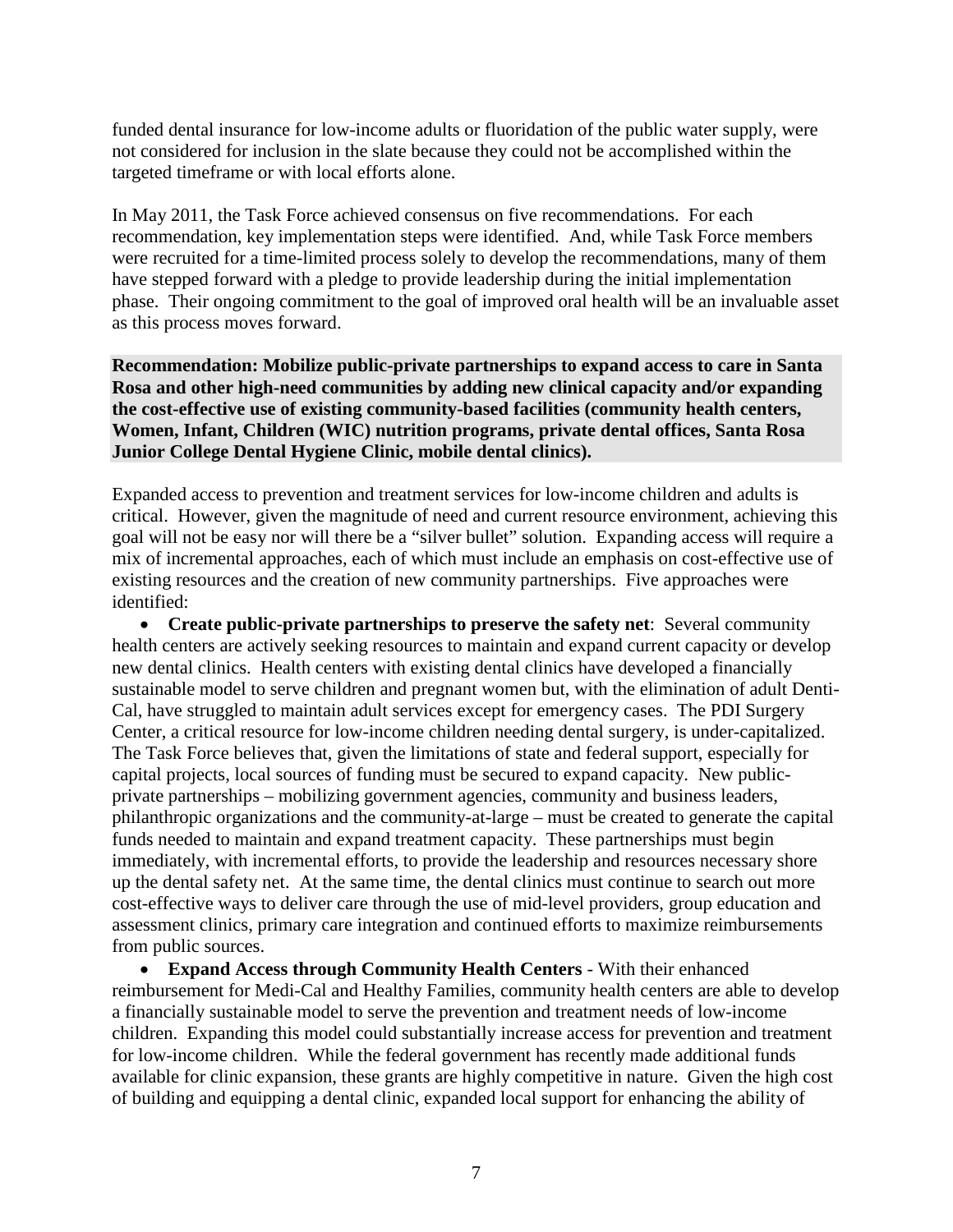health centers to meet the needs of low-income children could prove effective as a long-term strategy to meet the prevention and treatment needs of children.

• **Expand the use of mobile clinic resources:** The St. Joseph Health System has long operated a mobile dental clinic to serve low-income residents in Sonoma County. Expansion of this valuable program and development of other mobile clinics could significantly impact treatment need in underserved neighborhoods. This approach could be especially effective as a short-term strategy to meet treatment needs in areas where more permanent capacity is under development.

• **Develop contracts with private dentists:** Federal law authorizes federally-funded dental clinics to contract with private dentists to provide treatment, making their services to children and pregnant women enrolled in Medicaid programs (Medi-Cal) reimbursable at a higher rate than they would normally be able to obtain. This allows for additional capacity without the need to create new, costly clinical facilities. While California has not yet issued guidelines to allow such contracts, health centers and other health leaders should advocate for the option to pilot dental contracting programs locally.

• **Partner with the Santa Rosa Junior College Dental Hygiene Clinic**: The SRJC Dental Hygiene clinic in Santa Rosa currently has six dental treatment chairs and 12 chairs equipped for preventive dentistry. The clinic is used for teaching purposes most weekdays but is not utilized on evenings, weekends or during school break periods. It represents a significant opportunity to expand access. Two models exist for doing this, both of which have been used successfully in other communities. In one, a federally funded dental clinic could expand its operations to the SRJC site, tapping into federal reimbursement for children's treatment and adult emergency services. In the other model, private dentists could, with financial support for administration, volunteer to provide no and low-cost treatment at the SRJC site during down times. The Redwood Empire Dental Society and Rotary have recently initiated a pilot of this approach, which if successful, should be expanded.

• **Expand the WIC Dental Days model:** The federally funded Women, Infants and Children (WIC) child nutrition and education program is currently piloting a Dental Days program at sites in Santa Rosa and Sonoma. Through the program, low-income children receive dental assessments and protective fluoride varnish and their families receive group oral health education along with standard WIC services (food vouchers, breast feeding support and nutrition education). Dental services are provided by Registered Dental Hygienists in Alternative Practice who bill Medi-Cal directly. The Dental Days program should be replicated at all WIC sites and opportunities to modify the program to create sustainable Dental Days models for schools and community health centers should be explored.

*Task Force leadership for implementation planning on this recommendation will be provided by: Pedro Toledo, RCHC/Healthy Kids; Susan Cooper, SCOHAC; Jennie Tasheff, First 5 Oral Health Committee* 

**Recommendation: Adopt and implement practice changes, including education for primary care providers and staff, to strengthen oral health assessment, education and preventive care in primary care visits and fully integrate dental professionals within the medical home model.** 

Because most dental problems are preventable and because access to dentists is limited for many low-income people, changes in primary care practice are key to improving oral health in Sonoma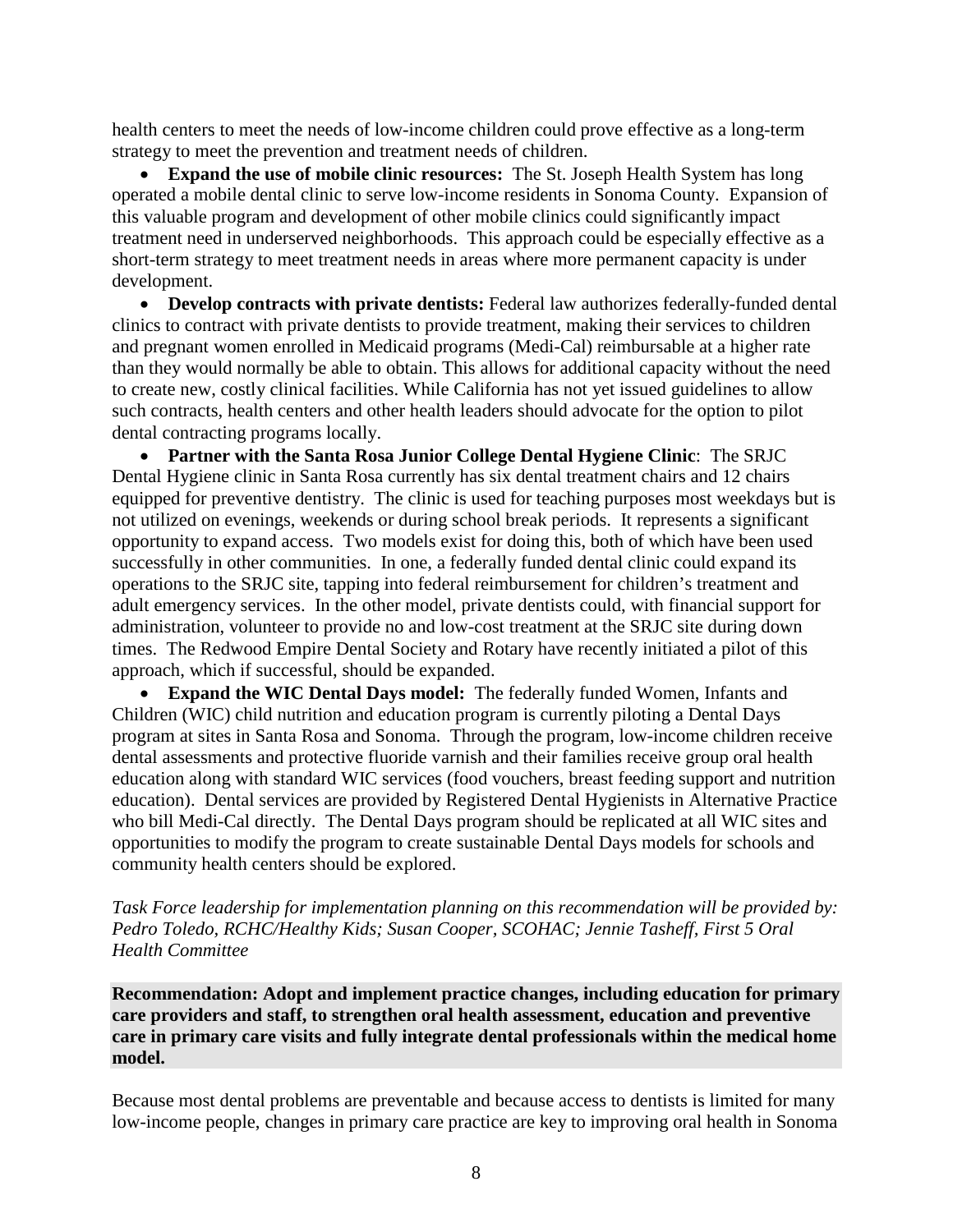County. Progressive medical leaders in the county's largest health care systems agree and recognize the need to enlist primary care providers in building a fully integrated approach to oral health promotion. Some preliminary work toward this goal is already underway in the Kaiser Permanente and community health center systems but more physician leaders must be recruited. To accomplish this goal, more primary care providers, pediatricians and their staffs must be educated about their vital role in oral health and stimulated to make changes in their practices. Providers need training on how to deliver age-appropriate and culturally competent prevention education, assessment, preventive services, and referral. Medical Grand Rounds, continuing medical education and other outreach, with support from the Sonoma County Medical Association and the expertise of the Sonoma County Foundation for Excellence in Medicine, could be used to educate providers and support them in developing new skills. The Family Practice Residency Program in Santa Rosa is well positioned to prepare new practitioners to deliver oral health prevention services and should be engaged in this effort.

Standardized protocols for oral health assessment and education (reflecting recommendations from the American Academy of Pediatrics etc.) must be developed and supported with quality improvement systems and electronic health records. The Redwood Community Health Coalition, leading local efforts to adopt electronic medical records (EMR) in primary care settings, can assist by adapting EMR software to reflect oral health goals. Oral health integration should be identified as a goal in the primary care "medical home" model being developed under the leadership of Health Action. Dental practitioners must also be engaged in this transformation process, to provide consultation, training and expertise to medical providers and to inform efforts to create a more integrated system.

*Task Force leadership for implementation planning on this recommendation will be provided by: Dr. Francisco Trilla, Medical Director, Santa Rosa Community Health Centers and Dr. Kirk Pappas, Physician-in-Chief, Kaiser Permanente Medical Group, Santa Rosa and Andy McCormick DDS, private practice.* 

**Recommendation: Develop and integrate a comprehensive oral health promotion program, to include prevention, assessment, treatment, referral and case management, into the Comprehensive Perinatal Services Program (CPSP) for pregnant women at all CPSP service delivery sites.**

Pregnancy represents a key opportunity to promote the oral health of both mothers and children in Sonoma County. Untreated dental disease during the perinatal period can result in poor birth outcomes for both mother and child and can have long-lasting impacts on child health. Children whose mothers have poor oral health are five times more likely to have oral health problems than children whose mothers have good oral health.<sup>[10](#page-15-9)</sup> The CPSP program is a voluntary benefit open to all pregnant Medi-Cal recipients that, along with traditional maternity services, provides a package of additional services to promote maternal and child health including nutrition, psychosocial, and health education services, and case coordination. The program is currently offered at 12 sites (clinics, hospitals etc.) located throughout the county. In 2010, 45% of the county's 5,383 births were Medi-cal funded and CPSP eligible. While the CPSP program does not currently include a comprehensive oral health component, program and reimbursement guidelines would allow services to be modified to offer oral health assessment, prevention education and referral for treatment.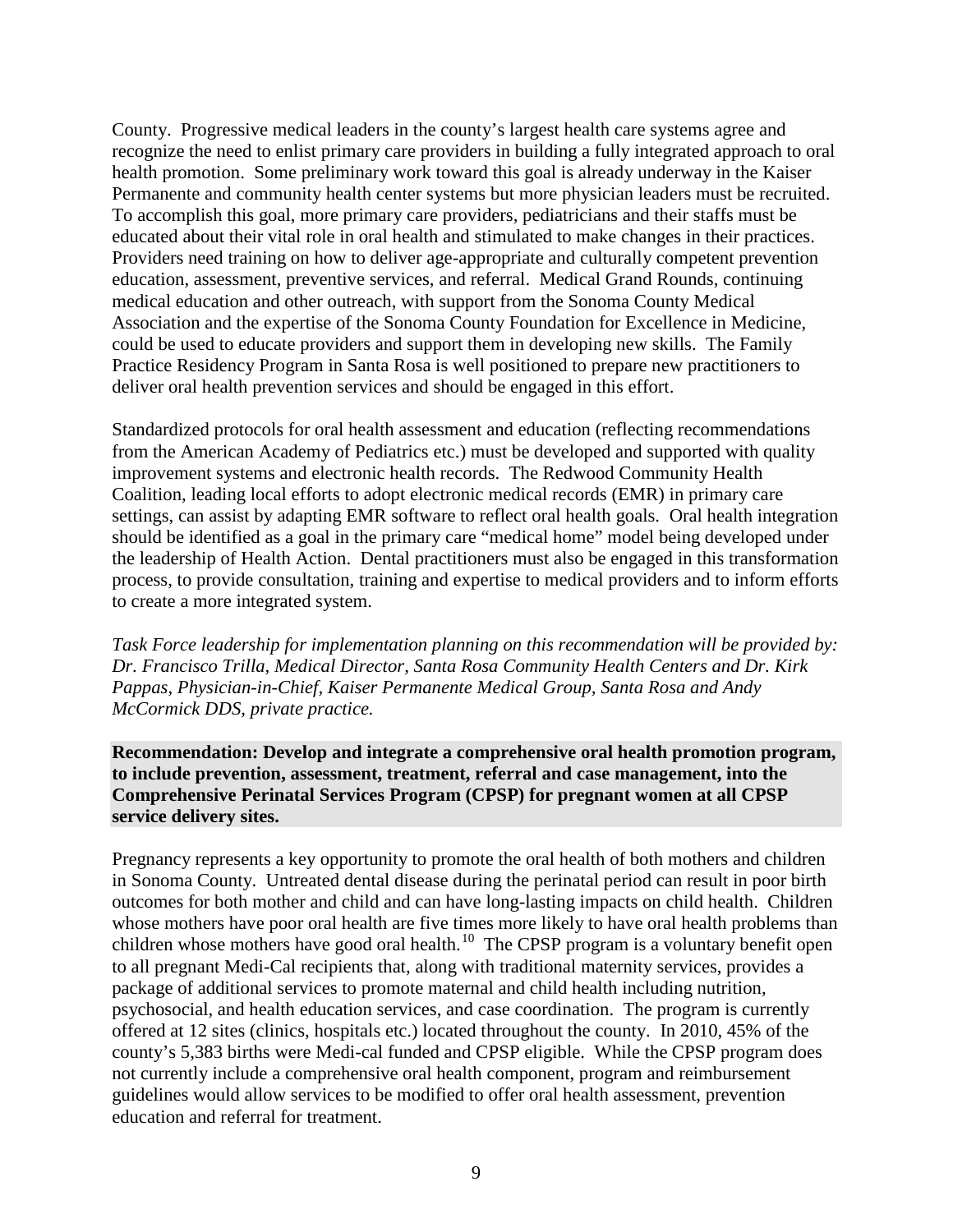With leadership from the County Health Services' Maternal, Child and Adolescent Health Program and participation from CPSP provider organizations, CPSP could be expanded, at minimal cost, to provide a targeted oral health promotion program for more than 2400 lowincome women annually. In order to improve treatment rates, the CPSP program would provide technical assistance to community dental providers on securing Medi-Cal reimbursement (while Denti-Cal no longer funds non-emergency treatment for most adults, pregnancy-related dental services are exempt from these cuts). Once these linkages are developed, low-income women with treatment needs could be assessed through CPSP and prioritized for timely treatment.

*Task Force leadership for implementation planning on this recommendation will be provided by Elisabeth Chicoine FNP, Maternal Child Adolescent Health Director, Sonoma County Department of Health Services; Susan Cooper, DDS, Sonoma County Oral Health Access Coalition (Community Action Partnership).* 

**Recommendation: Expand the use of Registered Dental Hygienists in Alternative Practice (RDHAP) and other appropriate, trained personnel to deliver cost effective oral health education, assessment and preventive services in primary care, school, and community settings.** 

It is widely recognized that the oral health workforce must be expanded to meet both current and future needs. For this reason, in 1998 California has established a new professional class - the Registered Dental Hygienist in Alternative Practice (RDHAP) - to improve access to dental care for under-served populations. RDHAP's represent a promising, cost-effective strategy to expand the local workforce. As preventive health specialists, they are trained to work with children, the elderly, disabled and other underserved populations to provide preventative dental services such as screening, cleaning, fluoride varnish, and dental sealants. RDHAP's are licensed to practice outside traditional office settings - in schools, clinics, care facilities, residential settings and other areas where populations are not able to access dental services due to physical, mental, and or economic conditions. Because RDHAP's are recognized as bona fide dental providers by both public and private insurers and are able to bill insurers directly for their services, they represent a cost-effective strategy for expanding access in existing dental clinics or launching oral health education and prevention programs in community settings serving low-income people.

The number of RDHAP's practicing in Sonoma County is small at present. Efforts to recruit and train interested hygienists should be increased. To obtain licensure, an RDHAP must be a practicing dental hygienist holding a Bachelors degree and a graduate of an approved RDHAP program. RDHAP training is available online through University of the Pacific (and other approved RDHAP trainers) at a reasonable cost. Financial support (loan forgiveness, grants etc.) for training will become available through health care reform and state workforce programs.

*Task Force leadership for implementation planning on this recommendation will be provided by Deborah Chigazola RDHAP, Faculty, Santa Rosa Junior College Dental Hygiene Program and Kathy Kane RDHAP, On the Go Dental Hygiene, Redwood Dental Hygienists' Society.*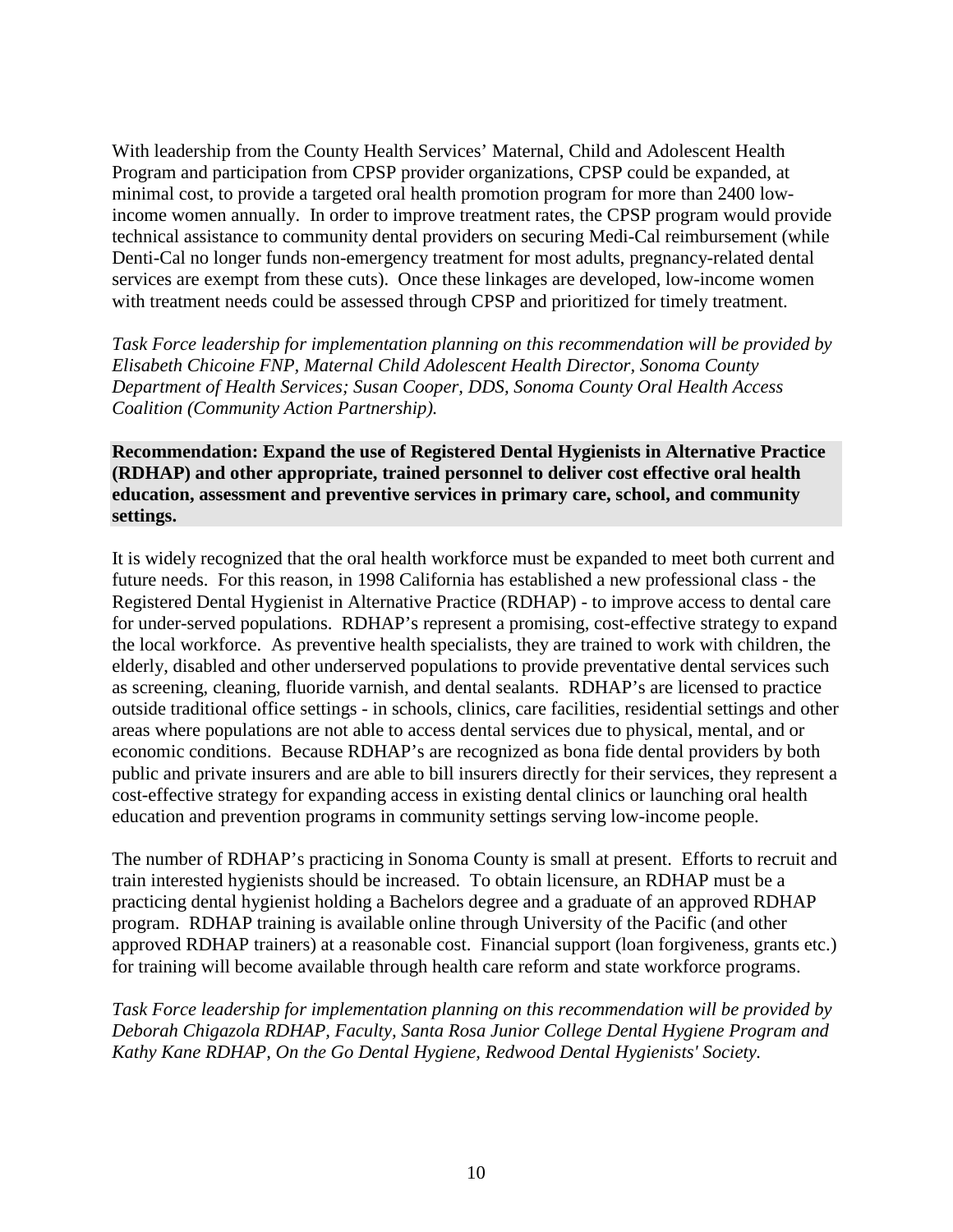**Recommendation: Develop and implement an ongoing oral health surveillance program, within the Sonoma County Department of Health Services, to collect, analyze and report data on oral health status, access to prevention and care, and system capacity and identify strategies to promote oral health throughout the community, with emphasis on high-risk populations.** 

The Task Force believes that oral health improvement efforts must be supported with accurate local data, comprehensive planning and high-level commitment among health and community leaders. Local data is necessary to drive both public perception and public policy. Currently, local data on oral health is largely limited to episodic surveys of school populations. Very little information is available on the oral health status of adults, the volume of unmet need for treatment across age groups or the capacity of the oral health care system. Oral health problems have been all but invisible on the local "radar screen" because the volume of suffering and its health and social costs have been so difficult to capture and to portray. Public health departments at all levels are charged, as a core function, with responsibility for disease surveillance and population health assessment. While oral health has not traditionally been included in this function, this is changing at the local, state and national levels. Health care reform includes mandates for both national and state-level public health agencies to "improve oral health infrastructure through leadership and program guidance, data collection and interpretation of risk, delivery system improvements, and science based population level programs." The rapidly growing use of both the electronic health record and community datasharing systems should help to facilitate this work at all levels. The Task Force recommends that the Sonoma County Department of Health Services enhance its focus on oral health surveillance and continue its role as a convener to engage health care partners and other stakeholders in an ongoing process to assess, monitor and improve both the oral health delivery system and oral health status, with emphasis on low-income populations.

*Task Force leadership for implementation planning on this recommendation will be provided by Dr. Mark Netherda, Deputy Health Officer, Sonoma County Department of Health Services and Andrea Michelsen, Community Benefit/Community Health Manager, Kaiser Permanente - Santa Rosa.* 

The Task Force considered a wide variety of strategies to advance oral health. While not selected as priorities, several of these should be considered for future work. These include: developing train-the trainer programs to integrate oral health promotion into services reaching parents, grandparents, early childhood educators and others serving children; developing similar training for staff in nursing homes, senior centers and in-home support programs serving seniors and disabled individuals; launching a communitywide media campaign to emphasize oral health promotion in early childhood and; training for dentists on early childhood assessment protocols.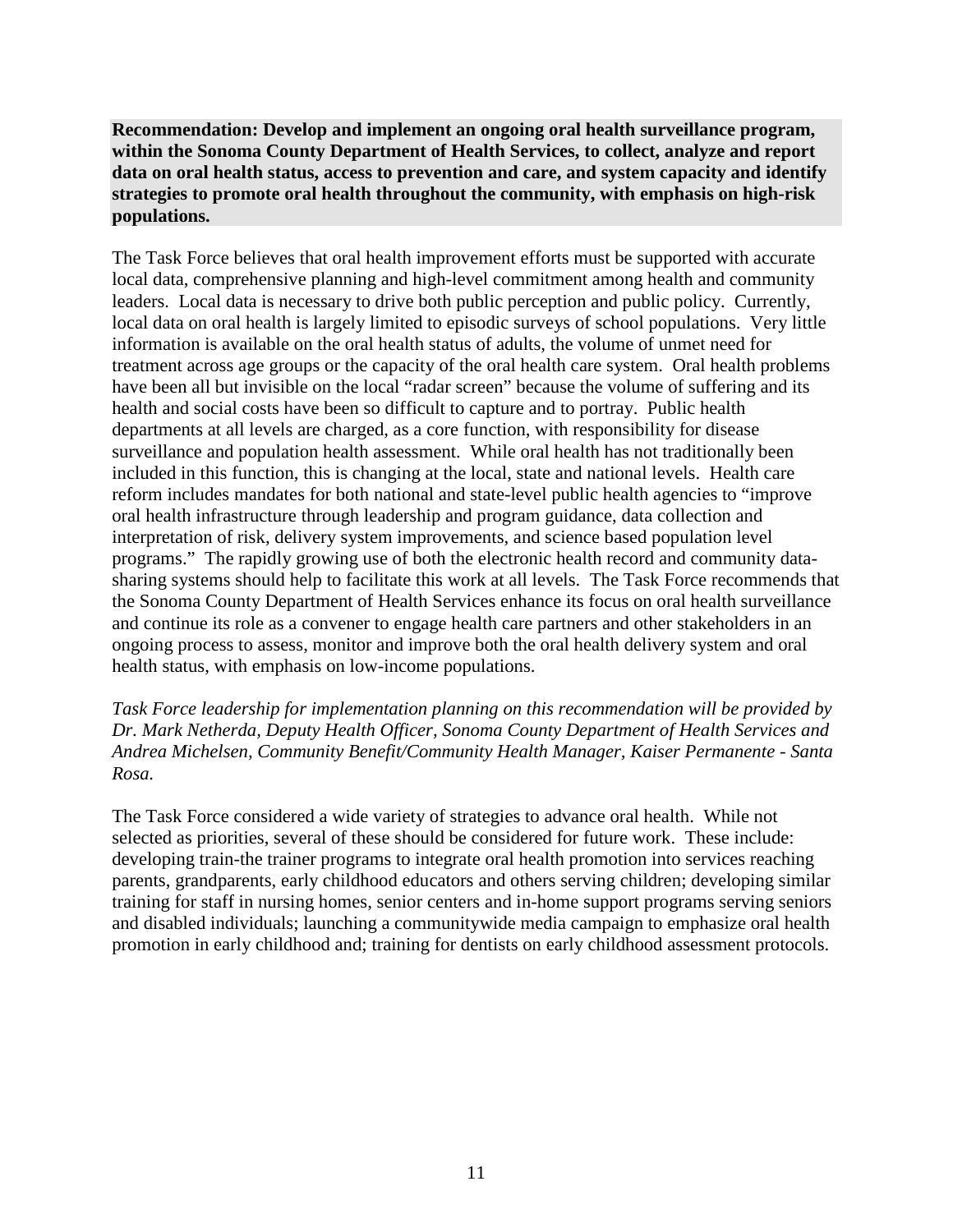#### **Next Steps**

The Task Force completed its work on May 13, 2011. With release of the Final Report, the Task Force is poised to begin the work of implementation. Member organizations of the Task Force will now turn their attention to moving forward on the initiatives they have envisioned and advancing their goals of expanding access to prevention and care, creating a more effective oral health system and improving the oral health of vulnerable populations. Key Task Force leaders have stepped forward to act as champions for each of the five recommendations and will begin immediately to inform, engage and mobilize key partners throughout the community. The conveners will reconvene the Task Force in December 2011 to assess progress on the recommendations, identify the need for additional resources or support and chart a course for continued success.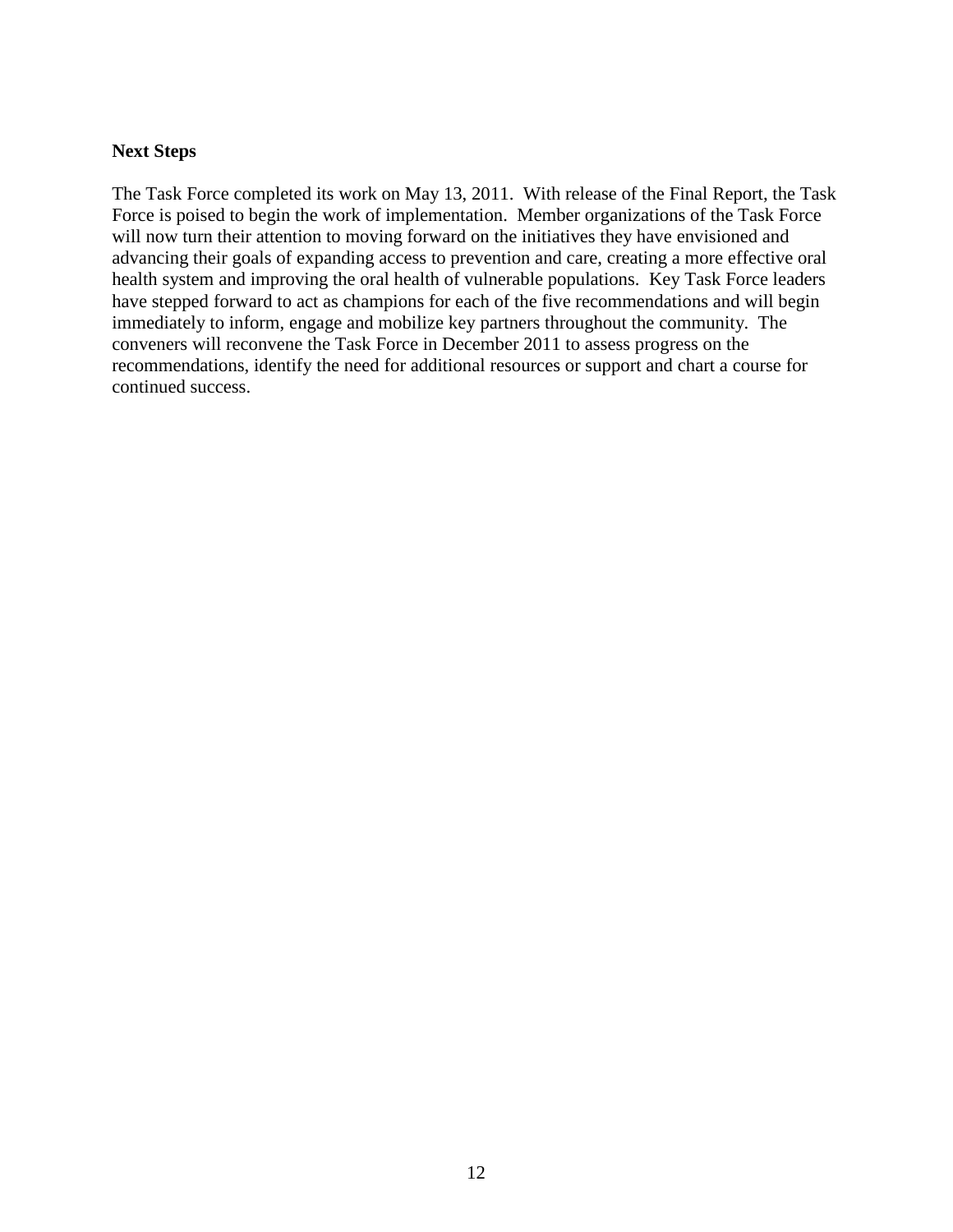## **Sonoma County Task Force on Oral Health**

**Mark Netherda, MD**, Deputy Public Health Officer, Sonoma County Department of Health Services (Chair)

**Pam Chanter**, Vice President, Vantreo Insurance Brokerage (Vice Chair)

**Stephen Chadwick**, **DDS,** West County Health Centers

**Elisabeth Chicoine, FNP**, Maternal Child Adolescent Health Director, Sonoma County Department of Health Services

**Deborah Chigazola, RDH**, Santa Rosa Junior College

**Susan Cooper, DDS**, Dental Director, Community Action Partnership Sonoma

**Daymon Doss**, Chief Executive Officer, Petaluma Health Care District (retired)

**Katherine Foster, MD**, First 5 Sonoma County and American Academy of Pediatrics, Northern California Chapter Dental Committee

**Naomi Fuchs**, Executive Director, Santa Rosa Community Health Centers

**Michael Humphrey**, Manager IHSS Public Authority, Sonoma County Human Services Department

**Kathy Kane, RDHAP,** On the Go Dental Hygiene

**Doug Lewis, DDS**, Dental Director, Mendocino Community Health Clinics, California Oral Health Access Coalition

**Mary Maddux-Gonzalez, MD, MPH**, Public Health Officer (retired)

**Andy McCormick, DDS**

**Andrea Michelsen**, Community Benefit/Community Health Manager, Kaiser Permanente, Santa Rosa

**Kirk Pappas, MD**, Physician-in-Chief, Kaiser-Permanente Medical Group, Santa Rosa

**Viveka Rydell**, CEO, PDI Surgery Center

**Jo Sandersfeld**, Vice President, Mission Integration, St. Joseph's Health System

**Stacey Stirling**, Dental Operations Manager, St. Joseph Dental Clinic

**Jennie Tasheff**, Executive Director, First 5 Sonoma County

**Pedro Toledo**, Director of Government and Community Relations, Redwood Community Health **Coalition** 

**Francisco Trilla, MD**, Chief Medical Officer, Santa Rosa Community Health Centers

**Penny Vanderwolk**, Fund Development and Community Relations Manager, Sutter Medical Center of Santa Rosa

**Elizabeth Van Tassell, DDS**

### **~ Acknowledgements**

The formation and planning work of the Task Force were made possible by the generosity of the Sonoma Health Alliance, First 5 Sonoma, the Redwood Community Health Coalition and the Sonoma County Department of Health Services – each of which contributed staff and grant support to the project. The convenors engaged Pacific Health Consulting Group to assist the Task Force in its work, facilitate its meetings and prepare the Final Report. The conveners would like to acknowledge and thank all of the Task Force members for their contributions and for their passionate commitment to improving oral health for all people in Sonoma County.